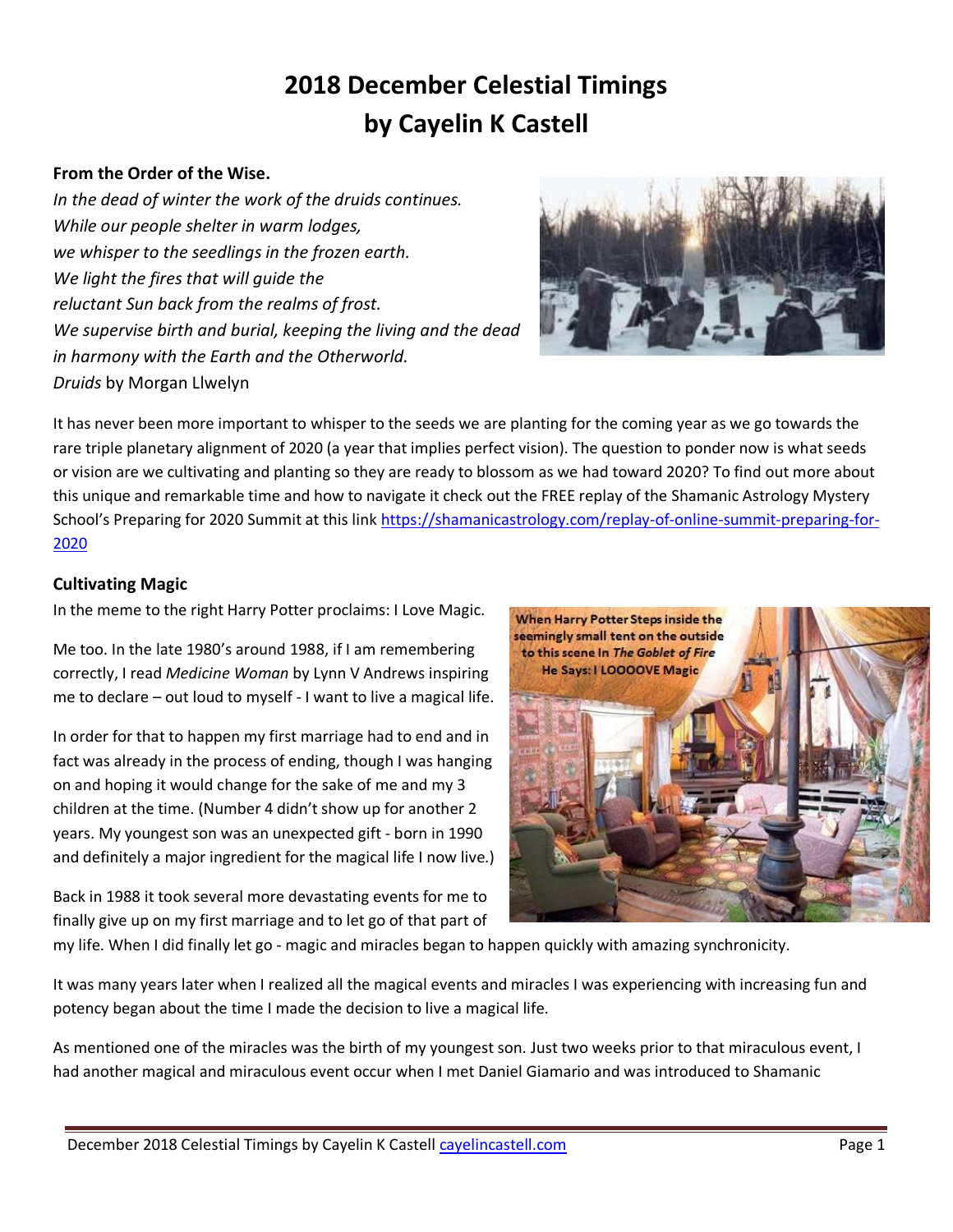Astrology. Little did I know then it would become a significant expression of my life's work interwoven into every other thing I ever do.

Over this coming year, 2019 I will share more of the magical events that have led me to where I am now. I didn't always know magic was at work, but there were plenty of times I had no doubt what-so-ever. I am immensely grateful for the gift of my children, Shamanic Astrology, and the life I am now living. Stay tuned for more on this journey…

# **Online 2018 Solstice Celebration A Look at 2019 and Further Prep for 2020 With Daniel Giamario and Cayelin Castell and the Shamanic Astrology Mystery School Council [Sign up HERE](https://shamanicastrology.com/2018-december-solstice-event)**

# **We Are Entitled To Miracles!**

### **Lesson 77 from** *The Course In Miracles*

Many traditions have stories about magic and miracles that happen around the Solstice Season. When we tune into this timing it is even more potent now due to the Magical Celestial Energy beaming in from the Galactic Center near the Galactic Cross where the December Solstice Sun rises. This is a time to go within and connect with the Miracle you already are and the magic that lives inside you.

Magic and Miracles are everywhere. This Earth is a magical place with magical beings and magical experiences. Anything that inspires us is magical. There are magical landscapes, from the high mountains, to the rolling hills, to the forests, to the desert, to the various water sources including rivers, lakes and oceans. All these places magically support life and are filled with treasures that inspire when we take time to notice and acknowledge the wonder around us.



This includes the wonder of the sky, the deep blue, the cloud beings sometimes bringing storms that cleanse and purify, as well as the multi-colored skyscapes that inspire awe at sunset or sunrise. The Moon, Planets and Stars in their multi-varied relationships add to the Celestial Magic we are blessed with when we take time to look up, notice and appreciate what is going on.

And there is so much more. Magical experiences come in many forms including seemingly spontaneous synchronicities, acts of love and kindness towards ourselves and each other, and the miraculously unexplainable events that are beyond ordinary reality.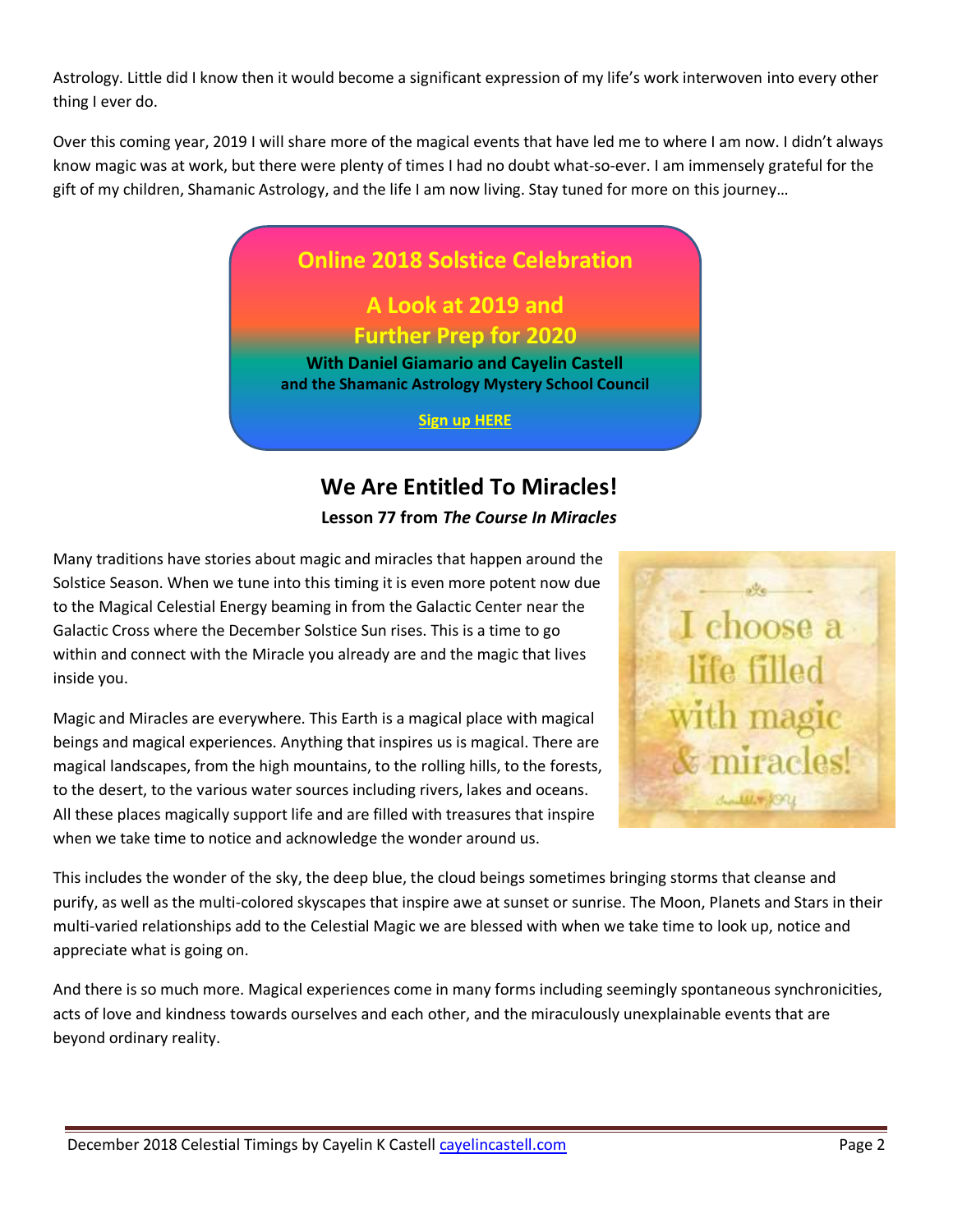This includes miraculous healing that can't be logically explained, magical synchronicities that lead us to the right place or person at the right time, or a myriad of other inexplicable experiences that suggest there is some sort of divine magic and divine intervention at work.

As we approach the ending and beginning of another Solar year you may want to take time to acknowledge with gratitude and deep appreciation how magical and amazing life already is. Gratitude magnetizes and attracts more to be grateful for acting as an essential key for bringing the Magic of this world more fully into our awareness.

### **What is in the Name December?**

According to Guy Ottewell's Astronomical Calendar, December is the 10<sup>th</sup> month of the old Roman calendar that started with March. **Decem** means 10.

# **Sky Happenings for December 2018**

**Find out about the difference between Signs and Constellations in this 15 look at why they are different and why that is significant <https://www.youtube.com/watch?v=q-svuwjprVc> and in this article <https://cayelincastell.com/the-13th-sign-misunderstanding/>**

**Venus** is about 7° from Spica in the south eastern morning sky with the waning Crescent Moon approaching Spica and Venus on December 2 forming a triangle that tightens on December 3 with the Moon and Venus to the upper left of Spica and then Moon and Spica are on either side of Venus early morning on December 4.

**This Venus Moon conjunction marks the first gate** of the descent of the Goddess where she releases her crown (representing the crown chakra) and all the distortions she may have acquired in her connection to the divine.

**Venus** is spectacularly bright and high in the sky as she moves toward greatest elongation exact on January 6, 2019 though Venus is visible about 40° from the horizon from the northern latitudes on December 13. By December 31 Venus is lower on the horizon than she was on December 1. Over the month Venus dims from its maximum brightness of -4.9 to -4.6 as the month and the year end.

**Retrograde Mercury** was with the Sun and Jupiter on November 27, leaping up to connect with Venus though they don't exactly meet this month. They don't actually catch up to each other (meaning within 10 degrees) until April, 2019. As December begins Mercury appears in the morning sky on December 3 at a magnitude of +0.5 by December 6 it is +0.0 by Dec 8. On December 12 Mercury is brightening rapidly to -0.4 or -0.5.

**By December 15 Mercury reaches greatest elongation** in this morning star appearance or 21°from the Sun rising about an hour and 45 minutes before the Sun. Mercury climbs quickly into the morning sky seen in the southeast followed by bright





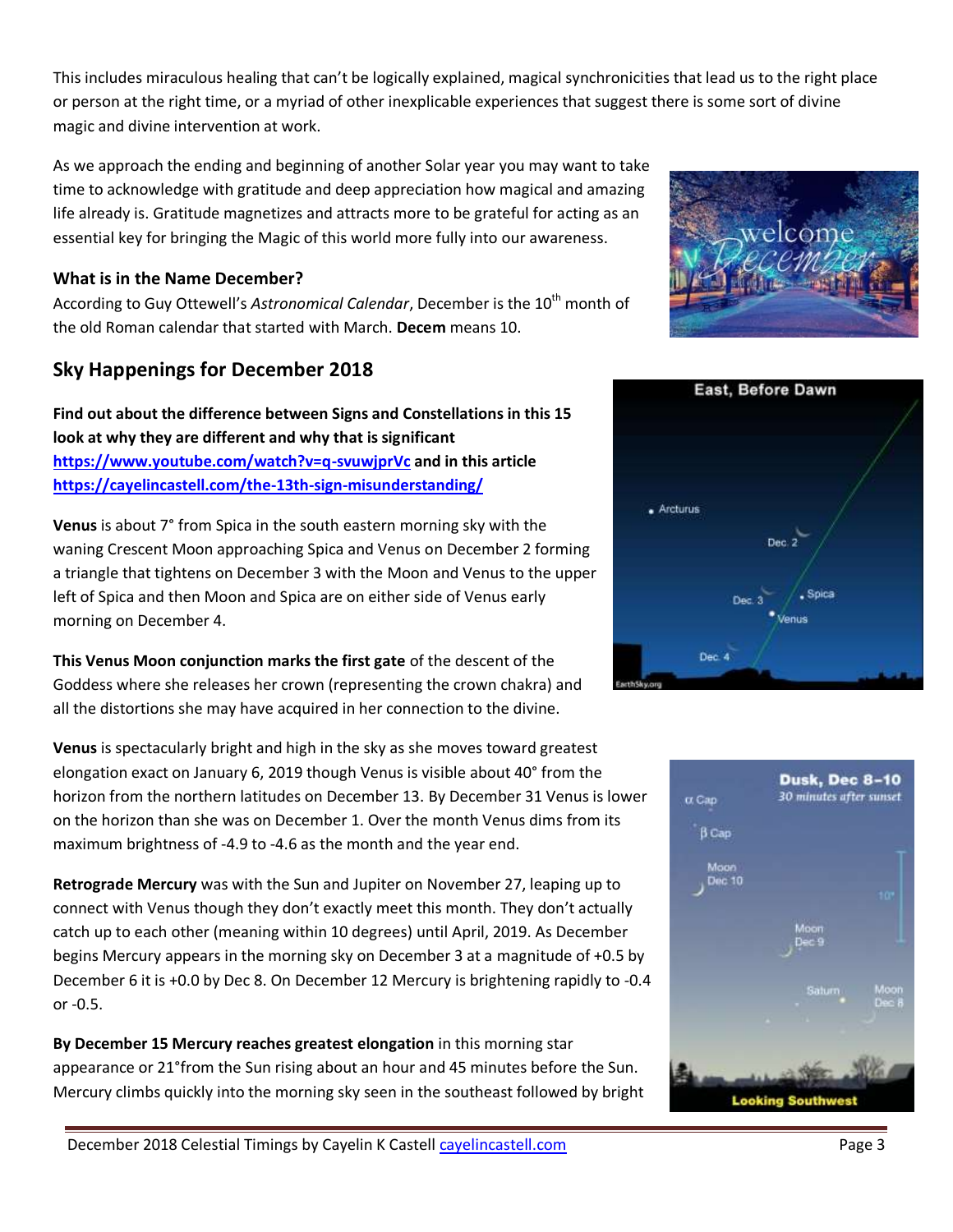Jupiter closely passing Mercury a few days before Christmas.

**Jupiter was with the Sun on November 26** now rising after Mercury in the morning sky starting Dec 9 - rising about an hour before the Sun around December 12. Jupiter might be visible with binoculars by December 8. Jupiter's magnitude is -1.7 more than three magnitudes fainter than super bright Venus. Jupiter is visible in the constellation of the Scorpion having moved into the sign of Sagittarius on November 8. **(See Jupiter in Sagittarius Teleclass for details <https://shamanicastrology.com/2018-teleclasses> ).** Jupiter is passing through the constellation of the Scorpion and is just 5° to the upper left of Antares (the heart of the Scorpion) on December 20.

**Jupiter** is within less than 1° of Mercury on December 21 featuring the largest planet (Jupiter) and the smallest planet (Mercury) visible together in the morning sky. Jupiter rises up beyond Mercury by the end of the month. (see star map below for Dec 15)

**Saturn** sets about two hours after the Sun as December begins. Shining around -0.5 magnitude Saturn stands only about eight or 9° above the south western horizon 30 minutes after sunset requiring binoculars to be seen. Around mid-month Saturn is in the Sun's afterglow. 2018 is a year when Saturn doesn't reach conjunction with the Sun for the entire year, though Sun and Saturn meet on January 2, 2019. The last time this happened was in 1989 and before that was 1960 - the next time is in 2048.

**Mars** continues its eastern journey through the constellation of the Waterbearer in the Fish setting around 11:30 PM this entire month. Mars is high in the sky and is beautiful to see in early evening throughout December. Mars (10 Pisces) square the Sun (10 Sag ) on Dec 1.

**Mars** decreases in brightness from magnitude -0.12 to a +0.5. There is a super close conjunction of Mars and Neptune (less than a quarter of a degree from each other) on December 6 for the Americas and December 7 for more eastern time zones - only visible in telescopes. On December 14 Moon and Mars are less than 4° apart as they emerge in twilight setting in the west together before midnight.

**December 05.** The Sun is passing the Great Attractor (14 Sagittarius) a massive energetic force drawing numerous galaxies toward it at about a million miles per hour.

The Great Attractor is apparently far bigger than any galaxy we have ever seen. Astronomers refer to clusters of galaxies as superclusters. The Great Attractor is at the very least a supercluster, or something even bigger.

It appears that the gravity of the Great Attractor is pulling the Milky Way and other nearby galaxies at the rate of a million miles an hour. It isn't easy to discern what this is exactly because it lies behind the plane of our Galaxy, meaning that the gas and dust in our Galaxy obscures the light that emanates from the Great Attractor so it appears much dimmer than the stars and other objects in our Galaxy. More from Nasa on the Great Attractor.

The Great Attractor offers a sense of synchronistic imagery that reminds us that we too are Great Attractors pulling to us our own galaxies based on what we think and feel. This suggests why it is so important to be conscious of what we are attracting to us based on our







December 2018 Celestial Timings by Cayelin K Castell **[cayelincastell.com](http://www.cayelincastell.com/)** Page 4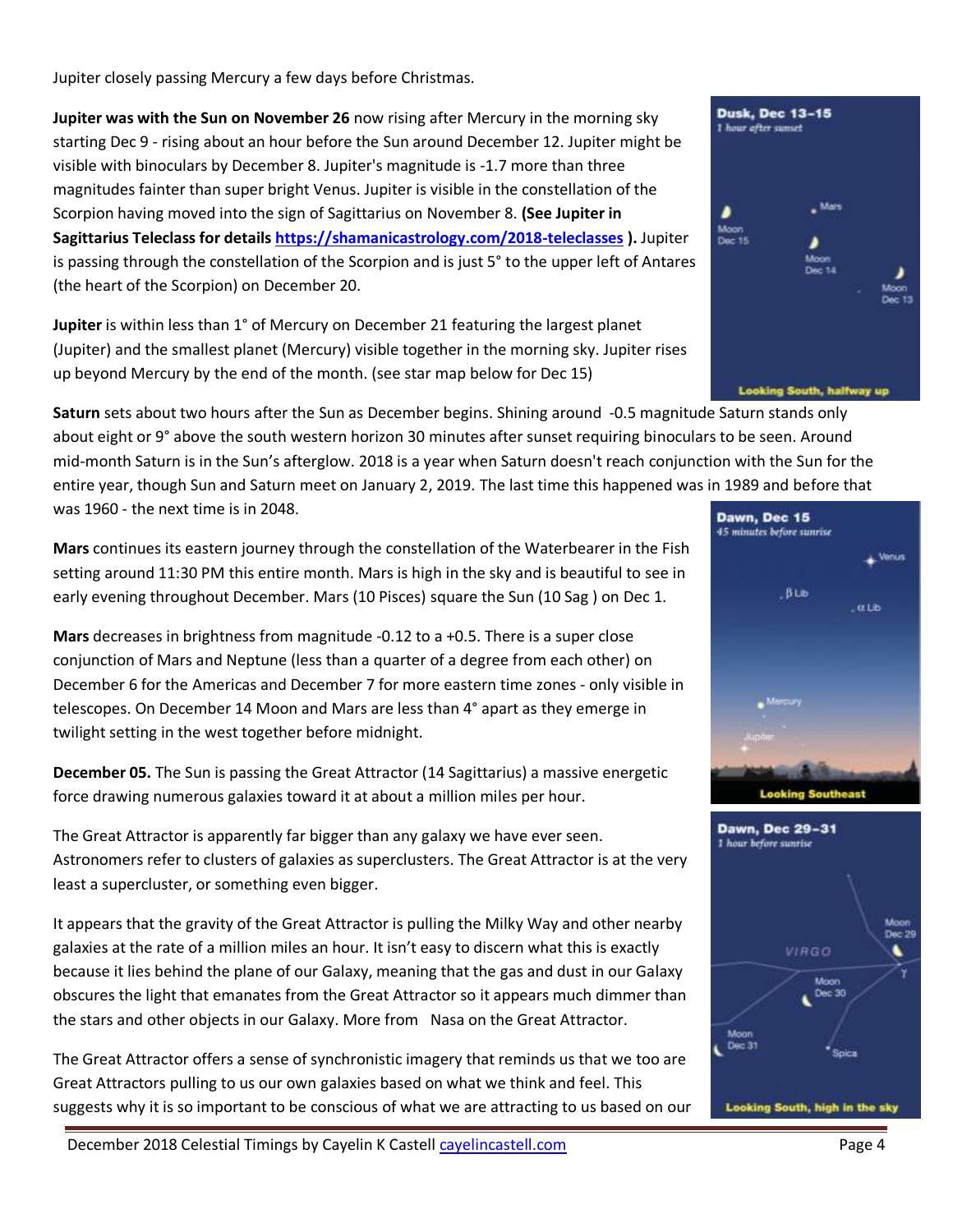thoughts, words, feelings and actions. Each year at this time when the Sun is aligned with the Great Attractor we might imagine that we are attracting at an even quicker rate than we might have previously imagined.

**December 06 and 07, Friday is the Sagittarius New Moon** (15 Sagittarius 07) is **exact at 11:20 pm PST and 2:20 am EST.** Passing by **Galactic Center** about 24 hours later just before the Moon moves into Capricorn at 4:01 am PST and 7:01 EST crossing the **Galactic Cross** where the December Solstice Sun rises and is very likely a tiny crescent Moon will be visible very ear the Galactic Cross on the night of December 8 depending on your horizon line and weather.

**Galactic Center or Hunab Ku as described by the Mayans** is the source of conscious energy that manifests the rhythm and form of our universe. For one extended period of time (at least 72 years from 1962 to 2034) in 26,000 years the December Solstice aligns near Galactic Center energizing ancient/future forgotten knowledge within the DNA (or Hunab Ku) of our own genetic structure. This New Moon closest to Winter Solstice is about receiving a direct download from the Galactic Core.

> *Hunab K'u, who can see and understand everything, knows that the time for the great change has come. The word for us to return to the ancient temples has been*

*received from the cosmos. It is here and now that the Great Spirit is beginning to call us back to the magnetic sites. The incarnated Masters are beginning to raise their voice of knowledge in the ancient sites so their teachings can be heard. It is in the ancient sites that the cosmic word to attain wisdom in a gradual manner has been received.* (original resource link no longer active)

**On December 8** when the crescent Moon is most likely to first be visible is the best time to visit a local sacred site or ceremonial location you have created to honor the energy of the New Moon and what you are seeding not only in this new monthly (Moon) cycle but the New Annual Solar Cycle that begins at the December Solstice. The New Moon closest to Solstice is one of the most important New Moon points of the year since it is also the December Solstice that represents the New Moon Point for the Solar Year.

**Join Venus Alchemy for a new Powerful Initiatory Journey** with the Relational Goddess who has not risen onto the world stage since 1863. This Venus Journey is about restoring our relationship with self, nature, magic and each other.

If you are in an 8 year Venus Return and/or you are exploring relational issues then this life-changing journey is for YOU! Details https://venusalchemy.com/libra-morning-star-journey/

**12/12 and the Feast Day of Our Lady of Guadalupe**. On December 9, 1531, she appeared to Juan Diego on Tepeyac Hill saying she wanted a church built right there. The Bishop asked for proof. When Juan Diego returned to Our Lady and told her the bishop's response, she asked Juan Diego to hold out his tilma (cloak) filling it with the roses of summer. When Juan Diego showed the Bishop the roses in his tilma, they were astonished to also see Our Lady's image imprinted on the tilma. Then the bishop believed and a beautiful church was built, considered the most revered place of worship in Mexico. Images of Our Lady show her standing in a light portal with stars on her cloak and the Moon under her feet.





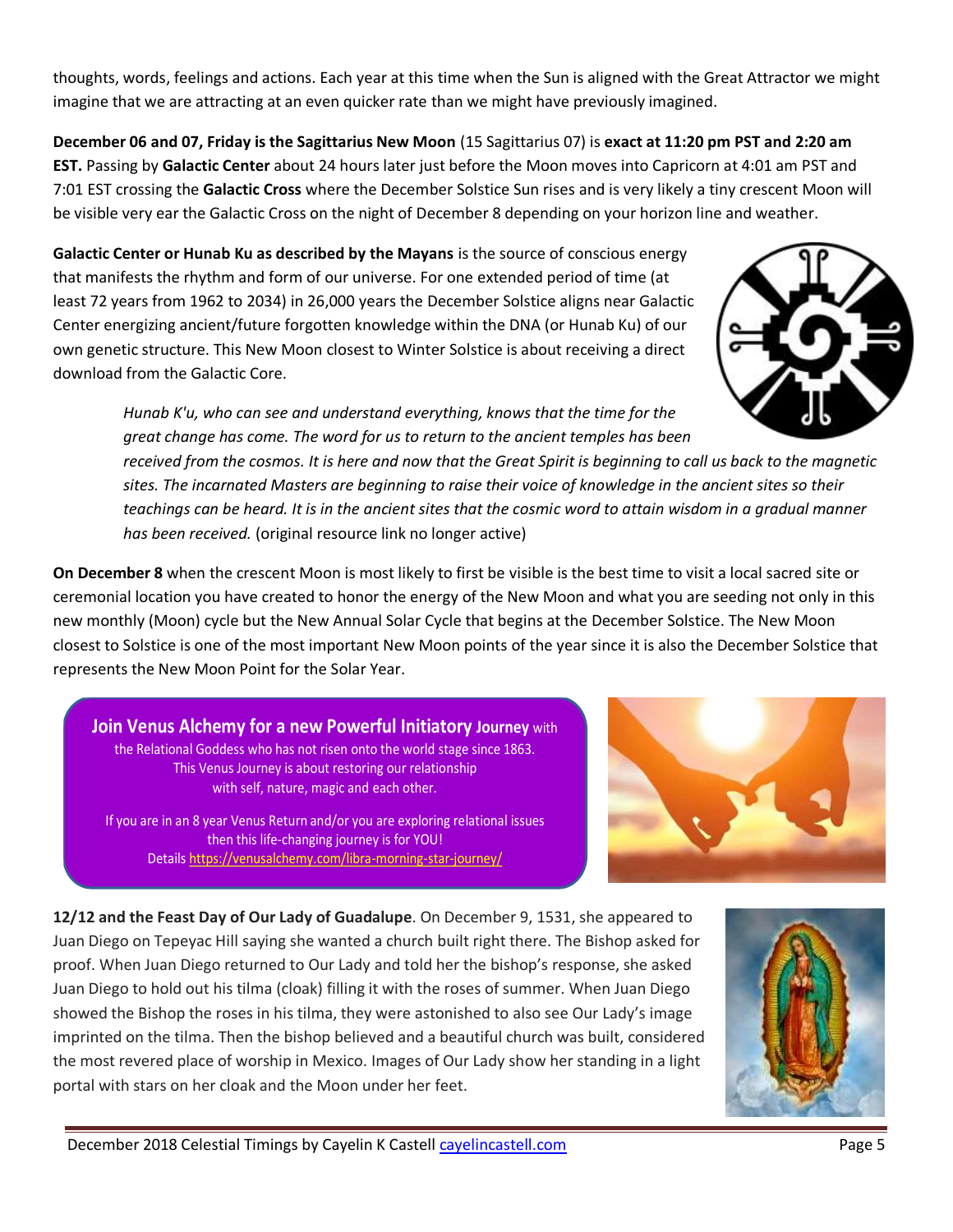**Dec 12 Mercury enters Sagittarius at 3:43 pm** traveling through this sign until January 4, 2019. When Mercury travels through Sagittarius the intent is for the mind to serve spirit through an ever expanding quest for awakened states of consciousness. This is because awakened people create an awakened world in the same way green trees create a green forest.

This also means that Mercury is visible in the morning sky within sight of Venus. Mercury passes by the fixed star Dschubba or Isidis currently located at 2 Sagittarius 45 exact on December 15. This star is seen by some cultures as the Eye of the Dragon or the crown on the head of the Scorpion.

Dschubba or Isidis was also called Iclarkrav coined from the Arabic Iklil al 'Akrab, meaning the "Crown of the Scorpion", or sometimes referred to as Iclil; the Arabic word for 'jewel' and was considered a fortunate place to have a planet. Star Names, p. 367, under Acrab]

Contrary to the view of this star being a jewel - some writings describe Dschubba as unfortunate with associations around shame and disgrace. It has also been described as having the capacity for material gain, but usually through selfishness inspired by envy that can lead to violence and domestic disharmony. This star has also been described as someone with a shrewd, cunning mind and great organizational skills.

I personally have Saturn with this star and have experienced the challenges of being shamed and considered a disgrace by elders in my family line - so much so I was disowned and disinherited as a result.

On the other hand the ability to be organized was a gift while raising four children, especially having twins when my oldest was two requiring me to have it together when they were young. 5 years later my youngest son came along requiring me to again step up my skills with 3 in school and an infant. Eventually I created a way to color code with highlighters - who had to be where and when - on my calendar. During this time I also created work from home - adding yet another level of organizing skills.



The question I am pondering is how do we revision our understanding and experience with this *all seeing eye*, that work for this time now. Rather than feeling like it is unfortunate to have a strong connection with Dschubba, I have come to see these challenges as powerful gifts that have help me cultivate compassion, forgiveness and understanding I wouldn't have otherwise had.

**Mercury** travels through the constellation of the Scorpion and Ophiucus, the serpent holder, who is the master of life force energy and healing, and moves through Galactic Center early in 2019.

#### **The Gemind Meteor Shower**

Peaking on the morning of **December 14** this long-lived prolific meteor shower is worth seen on the days around the peek point. The waxing Crescent Moon will not interfere with observing as it sets several hours before the radiant of this meteor shower shows up highest in the sky.

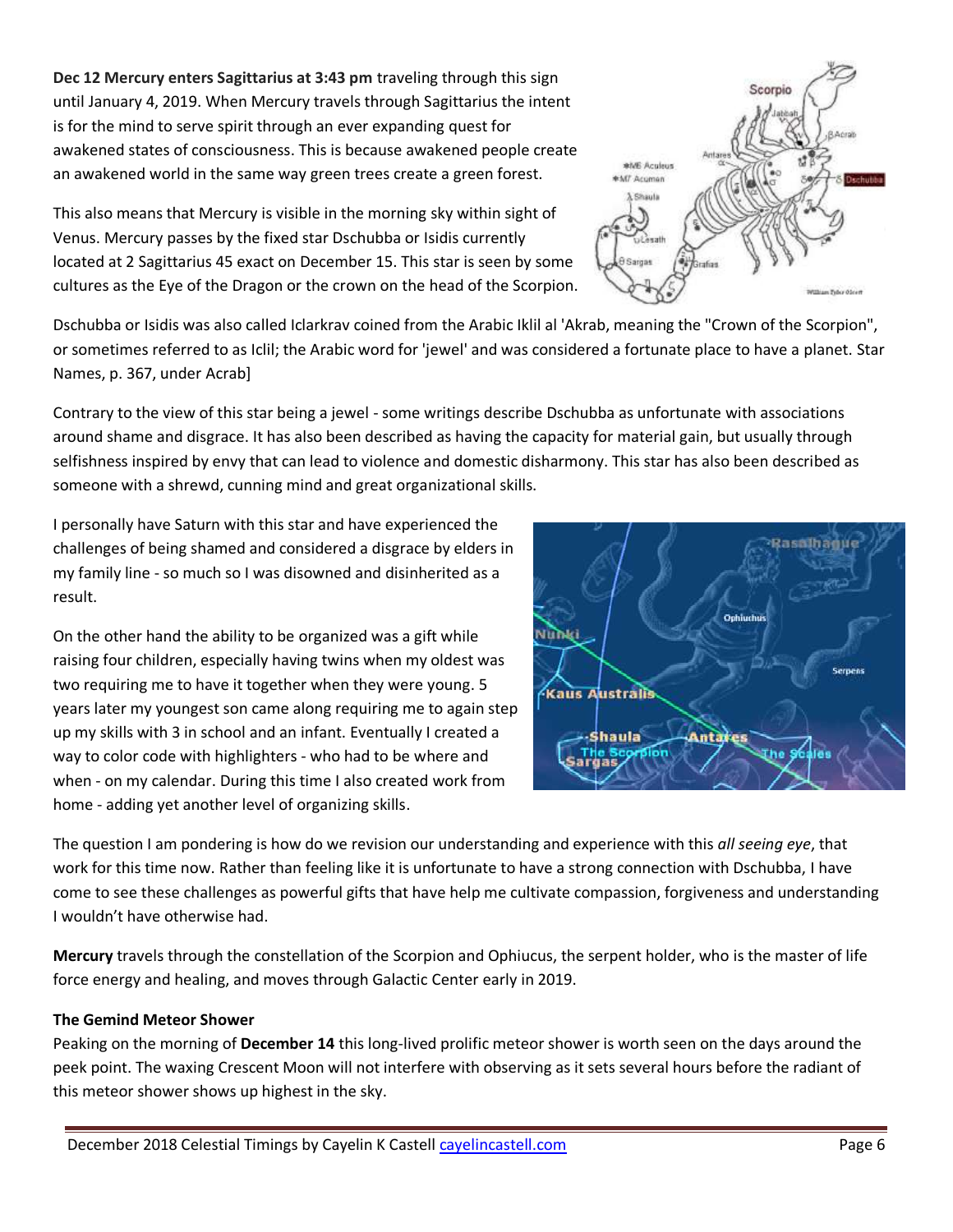**December 15. The Sun passes Rasalhague (22 Sagittarius 40) the star marking the crown chakra of Ophiuchus.** The full window of this activation is from December 12 to 18 - illuminating the healing power of the Serpent Bearer, also known as Ophiuchus. Mercury passes this star on December 30.

Rasalhague is a star linked with healing wounds both personally and for society as a whole. The constellation Ophiuchus is located above the Scorpion just east of Hercules' head and covers part of the Milky Way.

This constellation has been seen by many cultures as a man (or woman) holding a large snake. The snake is a separate constellation known as Serpens. [Read More in this Article](http://cayelincastell.com/the-serpent-bearer/)

## **Saturnalia**

**December 17 or 19. In ancient Roman times December 19 (sometimes listed as December 17) marked the beginning of Saturnalia**, an annual week-long festival when business stopped, executions and military operations were postponed and the masters served the slaves. It was the Roman way of overturning the rules for a fresh perspective.

Interestingly we are in a time of planetary Saturnalia (based on the Galactic Alignment or when the December Solstice Sun is on the Galactic Cross). This is when the old rules or structures crumble and new structures are seeking form through what we are envisioning and holding sacred in our hearts as we are the seeds for the rebirth of a whole new world, a new Heaven and a new Earth.

**On December 20 and 21** the almost Full Moon is in the constellation of the Hyades very near the bright star Aldebaran. Also on December 21 Jupiter is less than 1° low in the south east before the Sun rises on the longest night of the year in the Northern Hemisphere.

## **December Solstice**

**The Sun enters Capricorn at 9:49 am marking [the exact Solstice](http://cayelincastell.com/celebrating-the-solstices/) on December 21, 2018.** The Winter Solstice for those of us in the Northern Hemisphere equates to the New Moon point of the year, when we have the shortest day and the longest night.

This is when the Sun rises as far South as it possibly can along the ecliptic. So in the northern hemisphere the days are shortest and the nights are longest. The opposite is true in the southern hemisphere. The exact moment of Solstice, or when the Sun enters Zero Capricorn was on December 20 or 21 up until 1697. Since 1702 the Solstice has been on December 21 or December 22. In 2080 the Solstice will occur on December 20 due to the slight shift that happens over time.

In the 1980's, Daniel Giamario, founder of Shamanic Astrology, began sharing information that the December Solstice marked by zero Capricorn in our Seasonal Cycle was to align with the exact intersection of the Milky Way and the Ecliptic. In the early 1990's astronomer John Muess calculated that this intersection was exact in May 1998. See [Article](http://shamanicastrology.com/archives/85)

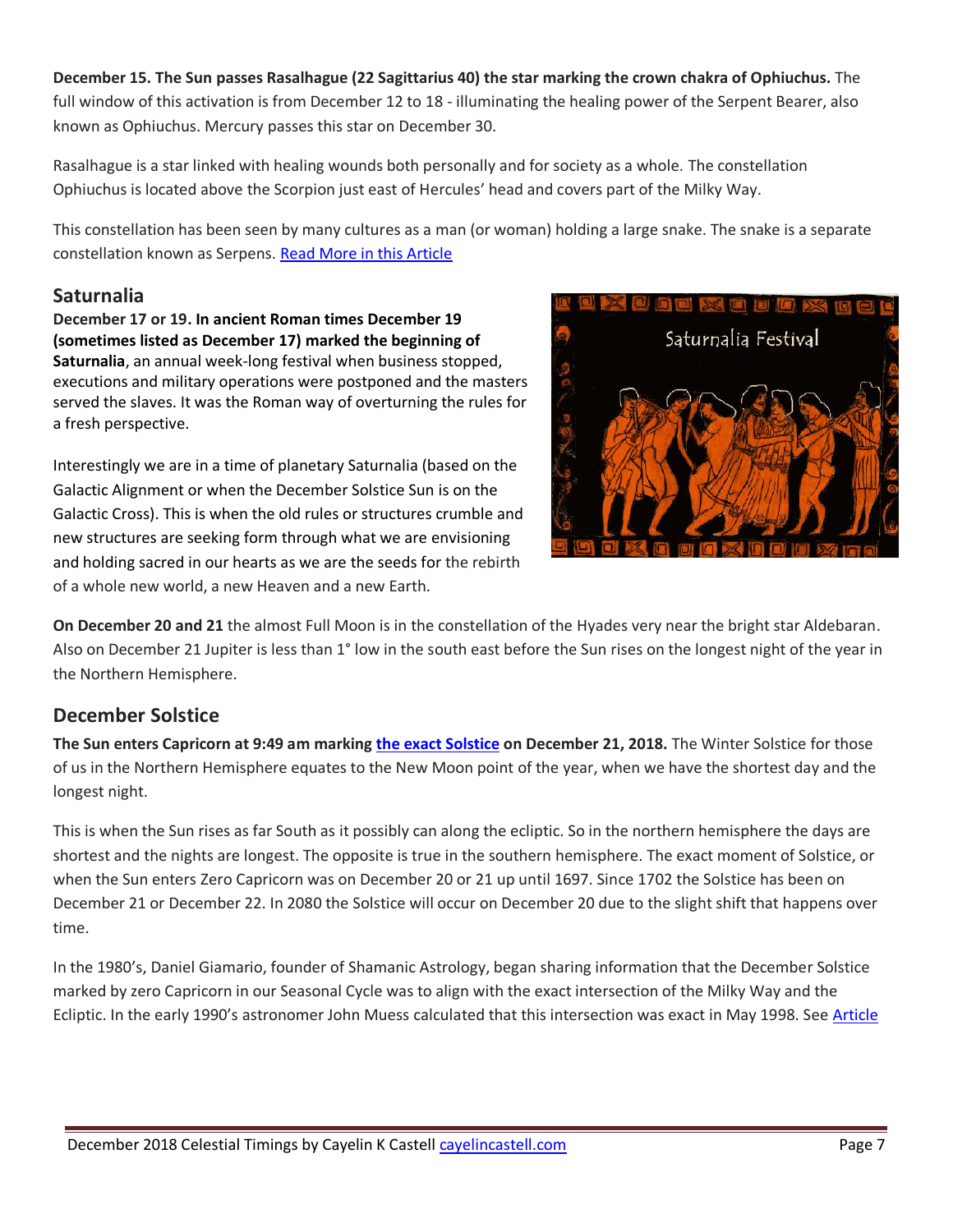December 2018 Celestial Timings by Cayelin K Castell [cayelincastell.com](http://www.cayelincastell.com/) **Page 8** Page 8

Synchronistically, in May, 1998 scientists began noticing a new energy belt of highly charged atoms appearing in the Earth's Van Allen belt. According to Wikipedia…*th[e Van](http://en.wikipedia.org/wiki/Image:Van_Allen_radiation_belt.svg%20http:/www.agu.org/sci_soc/articles/eisbaker.html)  [Allen Radiation Belt](http://en.wikipedia.org/wiki/Image:Van_Allen_radiation_belt.svg%20http:/www.agu.org/sci_soc/articles/eisbaker.html) is a torus of energetic charged particles (plasma) around Earth, held in place by Earth's magnetic field.* 

*The Van Allen belts are closely related to the polar aurora where particles strike the upper atmosphere and fluorescence. The term Van Allen Belts refers specifically to the radiation belts surrounding Earth; however, similar radiation belts have been discovered around other planets.* Also see [Transformation of the Solar System](http://www.tmgnow.com/repository/global/planetophysical1.html)

This tells us there is something very interesting going on - not just on Earth - but in our entire Solar System and Galaxy. Scientists are considering an imminent Galactic Super Wave burst of light energy coming from our Galactic Center is very possible. These are mysteries worth pondering in this or any magical Dec Solstice Window.

In the quote below, from Diana L Paxton's book *Ancestors of Avalon,* the questions are being asked by a High Priestess of Atlantis when Atlantis was undergoing

time we are in now these questions seem relevant as we move from one age to the next and much of what was - is now changing and evolving faster than ever. This is also the question the Shamanic Astrology Mystery School asks as

we consider the most effective way to share these mysteries with others – ideally from soul to soul.

> *And what of the wisdom that cannot be preserved in scrolls and tokens? What of those things that must be seen and felt before one can understand? And what of the powers that can be safely given only when a master judges the student to be ready for them? What of the wisdom that must be transmitted Soul to Soul? ~***From Ancestors of Avalon** by Diana L Paxton

**The Waning Gibbous Moon passes Regulus between December 25 and 26**. The waning Crescent Moon is about 7° to the upper left of Spica at dawn on December 30. On December 29 the Last Quarter Moon is visible in the Virgin priestess about 2° from Porrima, the ancient star of prophecy.

## **Sirius Overhead at Midnight on New Year's Eve**

**Around mid-night local time every year on New Year's Eve the triple star Sirius** is directly overhead energizing our experience of the high magic Sirius sends to Earth at this time. Sirius is the brightest fixed star in our sky and so when Sirius reaches the zenith or is directly overhead at mid-night it touches the Earth with a magnificent download of Sirian light energy just as humanity is embracing another Gregorian Calendar year.

The light codes from Sirius infuse the Earth's magnetic grid with actively radiant divine energy. This helps to inspire and awaken humanity to greater love and understanding when we are open to receiving this infusion.



**Galactic Super Wave**





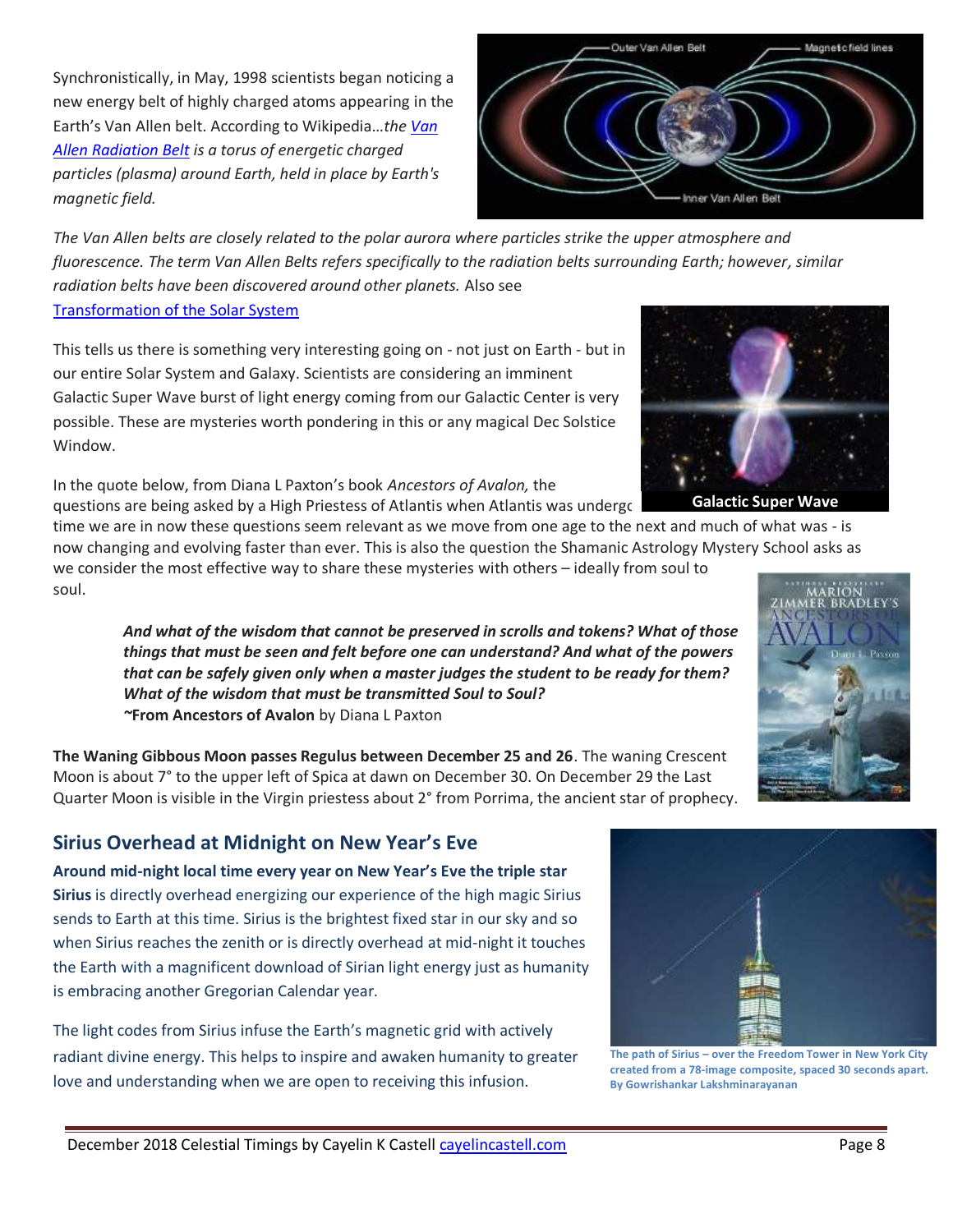*Recent findings reveal we are "downstream" from [Sirius](http://www.souledout.org/cosmology/cossynthreflects/sirius.html) in the part of the galactic arm our solar system resides in. If God is the bringer of life (energy) and light, Sirius fits the description — it transmits its energy (highly charged particles) to our entire system via the magnetic field lines. We literally receive energy from Sirius!* 

2019 promises to be a very interesting year leading up to the rare 2020 triple planetary alignment. Find out more in the An overview [of 2019](https://shamanicastrology.com/2018-december-solstice-event) with me and Daniel Giamario.

**Constellations worth noting:** In early December by about 10 pm the Pleiades are high overhead and Orion completes his ascent over the Eastern horizon. In late December Betelgeuse, red/orange star marking the shoulder of Orion to the left of Orion's belt, is rising around 8 pm local time. Castor and Pollux, the brightest stars of the Twins are to the left of Orion. Around 9 pm, Procyon and Sirius rise nearly at the same time in the east. Betelgeuse, Procyon and Sirius form a huge equilateral triangle also known as Heaven's Gate and the Milky Way passes through this triangle. **Full Moon in Cancer is Dec 22 at 9:49 pm PST on the Galactic Cross at the Galactic Edge beteween the Twins and the Bull and above Orion and Sirius.**



See Cassiopea (at top of the above image). The brightest star Alpha Cassiopeiae (or Shedar - the breast - as it is known by the ancient Arabs) is a 2.24 magnitude. 42 times bigger than the diameter of the Sun, Shedar is about 228 light years away from Earth.

# **December 2018 Timings**

**all Times are in the Pacific Time Zone**

| <b>Date</b> | Time is PDT  | <b>Planet</b> | <b>Sign</b>                    | <b>Aspect</b>          |             | <b>Sign</b>                    |
|-------------|--------------|---------------|--------------------------------|------------------------|-------------|--------------------------------|
| Dec 1 2018  | $4:11:53$ AM | Mercury R     | 00°Sg00' R                     | Re-enters              | Scorpio     | 00°Sg00'D                      |
|             | 7:48:33 AM   | Moon          | 00°Li00'D                      | enters                 | Libra       | 00°Li00'D                      |
| Dec 2 2018  | 10:01:35 AM  | Venus         | $00^{\circ}$ Sc $00^{\circ}$ D | enters                 | Scorpio     | $00^{\circ}$ Sc $00^{\circ}$ D |
|             | 5:34:08 PM   | Sun           | 10°Sg47' D                     | Square                 | <b>Mars</b> | 10°Pi47' D                     |
| Dec 3 2018  | 12:54:39 PM  | Moon          | $00^{\circ}$ Sc $00^{\circ}$ D | enters                 | Scorpio     | $00^{\circ}$ Sc $00^{\circ}$ D |
|             | 2:04:55 PM   | Moon          | 00°Sc39'D                      | Conjunct               | Venus       | 00°Sc39'D                      |
| Dec 5 2018  | 2:53:13 PM   | Moon          | $27^{\circ}$ Sc $21'$ D        | Conjunct               | Mercury     | 27°Sc21' R                     |
|             | 3:21:37 PM   | Sun           | 13°Sg44'D                      | Square                 | Neptune     | 13°Pi44' D                     |
|             | 7:48:44 PM   | Moon          | 00°Sg00'D                      | Enters                 | Sagittarius | 00°Sg00'D                      |
| Dec 6 2018  | 2:21:59 PM   | Mercury       | $27^{\circ}$ Sc16' D           | <b>Stations Direct</b> |             |                                |
|             | 7:30:55 AM   | Moon          | 06°Sg15'D                      | Conjunct               | Jupiter     | 06°Sg15'D                      |
| Dec 7 2018  | $7:11:04$ AM | Moon          | $13^{\circ}$ Pi44' D           | Conjunct               | Neptune     | 13°Pi44'D                      |
|             | $7:11:04$ AM | Mars          | $13^{\circ}$ Pi44' D           | Conjunct               | Neptune     | 13°Pi44'D                      |